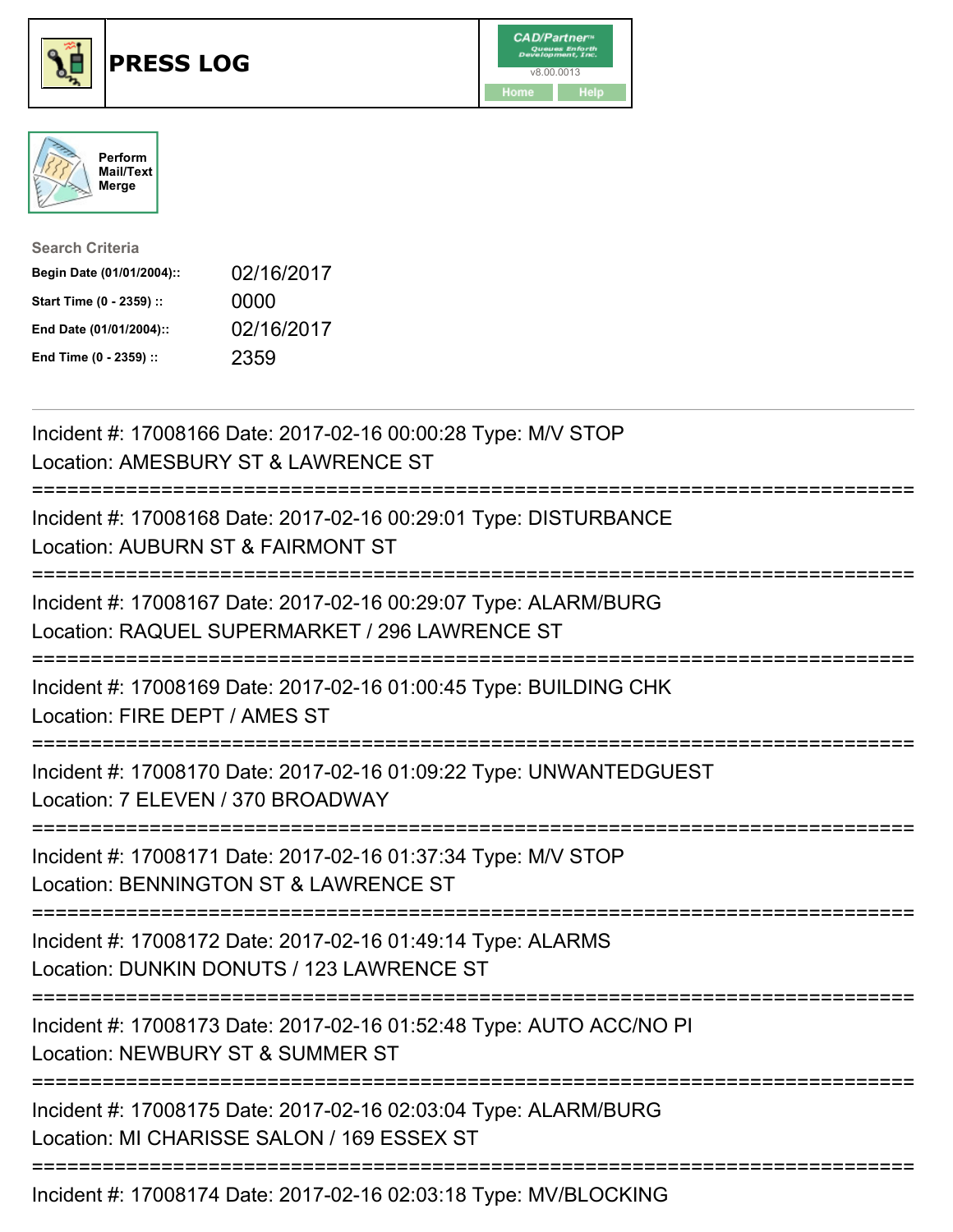Location: 203 WILLOW ST =========================================================================== Incident #: 17008176 Date: 2017-02-16 02:09:02 Type: AUTO ACC/PI Location: 546 HAVERHILL ST =========================================================================== Incident #: 17008178 Date: 2017-02-16 02:12:10 Type: VIO CITY ORD Location: TOW / 1 KATHERINE ST =========================================================================== Incident #: 17008177 Date: 2017-02-16 02:12:24 Type: HIT & RUN M/V Location: CHESTNUT ST & LAWRENCE ST =========================================================================== Incident #: 17008179 Date: 2017-02-16 02:16:26 Type: ROBBERY ARMED Location: 7 ELEVEN / 370 BROADWAY =========================================================================== Incident #: 17008180 Date: 2017-02-16 02:56:18 Type: BUILDING CHK Location: ANCHOR AUTO / 140 WEST ST =========================================================================== Incident #: 17008181 Date: 2017-02-16 02:56:57 Type: M/V STOP Location: HAVERHILL ST & WEST ST =========================================================================== Incident #: 17008182 Date: 2017-02-16 03:05:12 Type: THREATS Location: 333 HOWARD ST #9 =========================================================================== Incident #: 17008184 Date: 2017-02-16 03:20:35 Type: M/V STOP Location: UNION ST =========================================================================== Incident #: 17008183 Date: 2017-02-16 03:21:04 Type: BUILDING CHK Location: HAFFNERS GAS STATION / 194 S BROADWAY =========================================================================== Incident #: 17008185 Date: 2017-02-16 03:32:48 Type: BUILDING CHK Location: BANK OF BOSTON / 257 ESSEX ST =========================================================================== Incident #: 17008186 Date: 2017-02-16 03:35:06 Type: BUILDING CHK Location: TD BANKNORTH MA / 450 ESSEX ST =========================================================================== Incident #: 17008187 Date: 2017-02-16 03:40:25 Type: BUILDING CHK Location: COMMONWEALTH HONDA / 1 COMMONWEALTH DR =========================================================================== Incident #: 17008188 Date: 2017-02-16 04:05:28 Type: M/V STOP Location: ANDOVER ST & BLANCHARD ST ===========================================================================

Incident #: 17008189 Date: 2017-02-16 04:07:23 Type: ALARM/BURG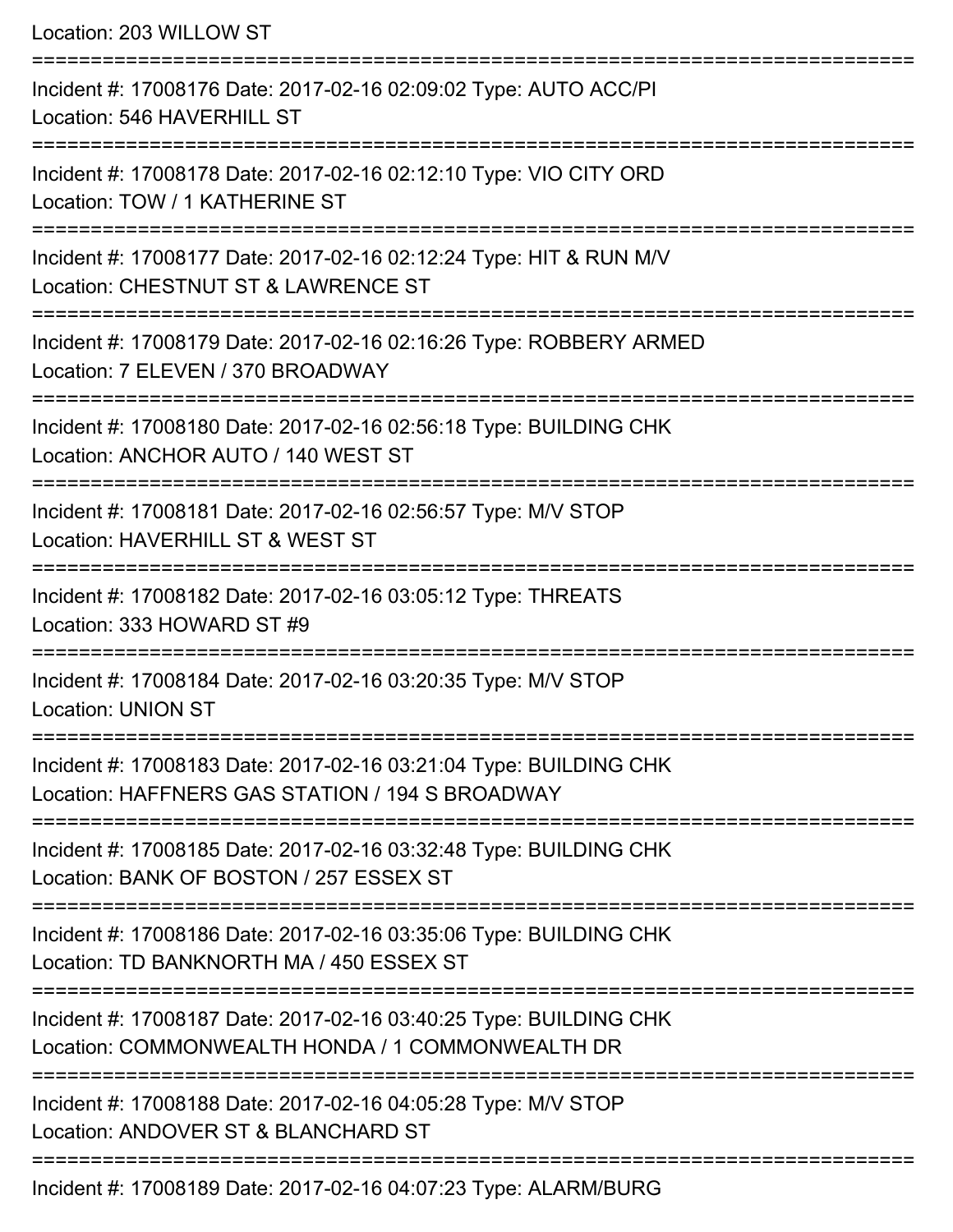| Incident #: 17008190 Date: 2017-02-16 04:20:17 Type: ALARM/BURG<br>Location: RIVERPOINTE AT DENROCK CLUBHOUSE / 1 RIVER POINTE WY |
|-----------------------------------------------------------------------------------------------------------------------------------|
| Incident #: 17008191 Date: 2017-02-16 04:30:02 Type: NOISE ORD<br>Location: 153 BEACON AV #14                                     |
| Incident #: 17008192 Date: 2017-02-16 04:38:38 Type: SUS PERS/MV<br>Location: HAVERHILL ST & PROSPECT ST                          |
| Incident #: 17008193 Date: 2017-02-16 05:01:23 Type: ANIMAL COMPL<br>Location: 411 HIGH ST FL 1                                   |
| Incident #: 17008194 Date: 2017-02-16 05:18:37 Type: BUILDING CHK<br>Location: MI SALON / 169 ESSEX ST                            |
| Incident #: 17008195 Date: 2017-02-16 05:43:46 Type: AUTO ACC/NO PI<br>Location: HAVERHILL ST & JACKSON ST                        |
| Incident #: 17008196 Date: 2017-02-16 05:44:20 Type: STOLEN PROP<br>Location: 151 ESSEX ST                                        |
| Incident #: 17008197 Date: 2017-02-16 05:59:19 Type: AUTO ACC/NO PI<br>Location: PARK ST & SPRUCE ST                              |
| Incident #: 17008198 Date: 2017-02-16 06:26:03 Type: CK WELL BEING<br>Location: DON KENNET INC / 295 BROADWAY                     |
| Incident #: 17008199 Date: 2017-02-16 06:30:04 Type: M/V STOP<br>Location: APPLETON ST & ESSEX ST                                 |
| Incident #: 17008200 Date: 2017-02-16 06:34:09 Type: ALARM/BURG<br>Location: BRODIE INC / 10 BALLARD RD                           |
| Incident #: 17008201 Date: 2017-02-16 06:37:50 Type: AUTO ACC/NO PI<br>Location: HAVERHILL ST & MIDDLEBURY ST                     |
| Incident #: 17008202 Date: 2017-02-16 06:40:35 Type: CK WELL BEING<br>Location: 280 MERRIMACK ST                                  |
| Incident #: 17008203 Date: 2017-02-16 06:50:18 Type: STOL/MV/PAS                                                                  |

 $L$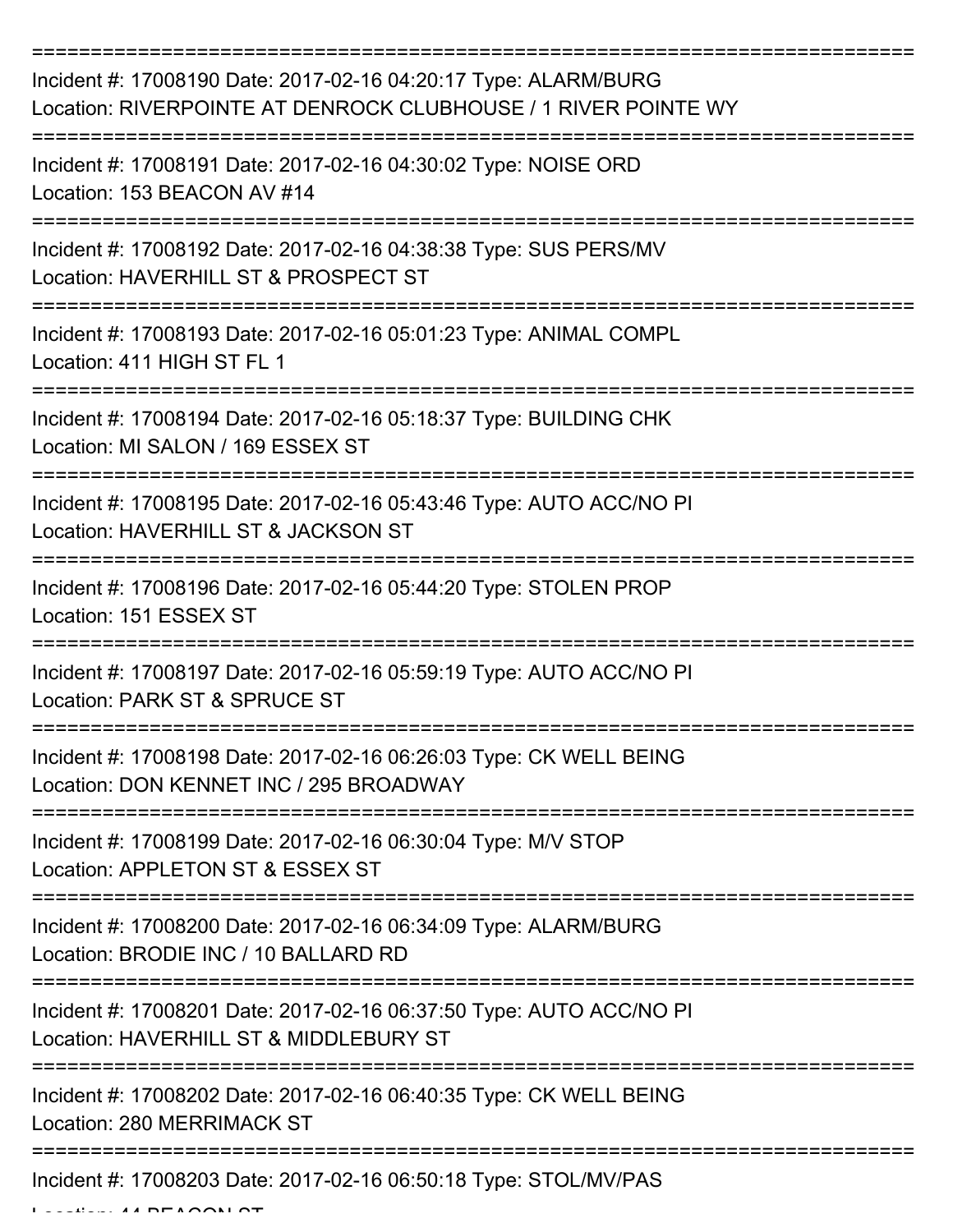| Incident #: 17008204 Date: 2017-02-16 06:56:30 Type: M/V STOP<br>Location: AMESBURY ST & COMMON ST                  |
|---------------------------------------------------------------------------------------------------------------------|
| Incident #: 17008205 Date: 2017-02-16 06:58:03 Type: M/V STOP<br>Location: CANAL ST & UNION ST                      |
| Incident #: 17008206 Date: 2017-02-16 07:02:11 Type: M/V STOP<br>Location: BENNINGTON ST & MYRTLE ST                |
| Incident #: 17008207 Date: 2017-02-16 07:04:30 Type: M/V STOP<br>Location: ELM ST & NEWBURY ST                      |
| Incident #: 17008209 Date: 2017-02-16 07:06:26 Type: M/V STOP<br>Location: ANDOVER ST & S BROADWAY                  |
| Incident #: 17008208 Date: 2017-02-16 07:06:35 Type: PARK & WALK<br>Location: BROADWAY & HAVERHILL ST               |
| Incident #: 17008210 Date: 2017-02-16 07:12:21 Type: INVESTIGATION<br>Location: 333 HOWARD ST #17                   |
| Incident #: 17008211 Date: 2017-02-16 07:59:11 Type: AUTO ACC/PI<br>Location: MERRIMACK ST & PARKER ST              |
| Incident #: 17008212 Date: 2017-02-16 08:20:50 Type: AUTO ACC/NO PI<br>Location: 69 MAPLE ST                        |
| Incident #: 17008213 Date: 2017-02-16 08:31:07 Type: ALARM/BURG<br>Location: TELLO RESIDENCE / 4 SUMMIT AV          |
| Incident #: 17008214 Date: 2017-02-16 08:34:11 Type: LOCKOUT<br>Location: VALEBROOK APARTMENTS / 11 SUMMER ST #N506 |
| Incident #: 17008215 Date: 2017-02-16 08:59:18 Type: AUTO ACC/PI<br>Location: APPLETON ST & METHUEN ST              |
| Incident #: 17008216 Date: 2017-02-16 09:27:54 Type: STOL/MV/PAS<br>Location: 152 EASTON ST                         |
| Incident #: 17008217 Date: 2017-02-16 09:32:00 Type: M/V STOP                                                       |

Location: EEDDV CT & KENDALL CT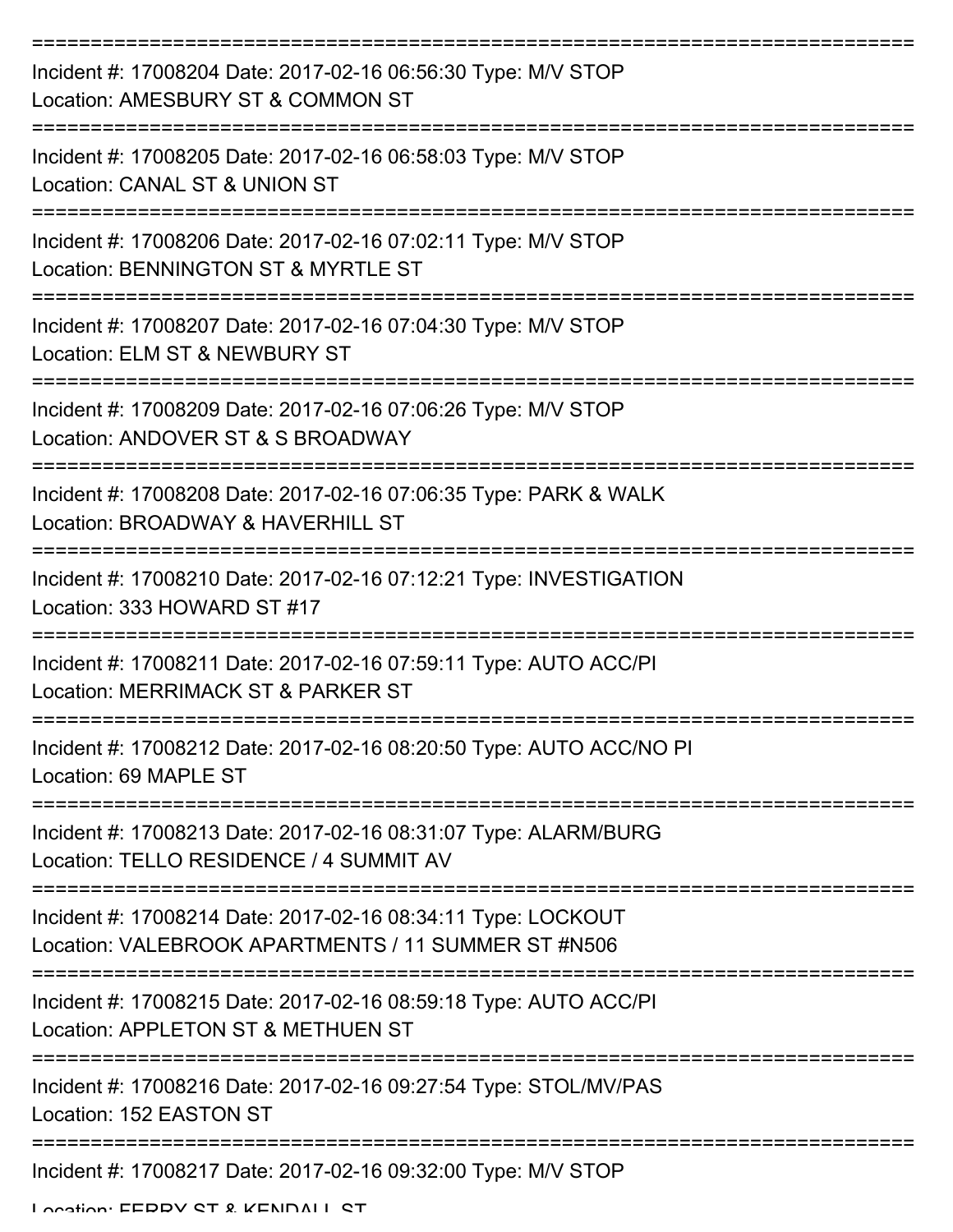| Incident #: 17008218 Date: 2017-02-16 09:38:58 Type: INVESTIGATION<br>Location: LAWRENCE HIGH SCHOOL / 70 N PARISH RD                                  |
|--------------------------------------------------------------------------------------------------------------------------------------------------------|
| Incident #: 17008219 Date: 2017-02-16 09:46:11 Type: TOW OF M/V<br>Location: 103 ALLSTON ST                                                            |
| Incident #: 17008220 Date: 2017-02-16 09:46:47 Type: COURT DOC SERVE<br>Location: 75 SHAWSHEEN RD                                                      |
| Incident #: 17008222 Date: 2017-02-16 10:06:54 Type: MV/BLOCKING<br>Location: BROOKFIELD ST & EASTON ST                                                |
| Incident #: 17008221 Date: 2017-02-16 10:07:48 Type: ALARM/BURG<br>Location: REYES RESIDENCE / 7 WOODLAND ST                                           |
| Incident #: 17008223 Date: 2017-02-16 10:12:27 Type: TOW OF M/V<br>Location: 230 BAILEY ST                                                             |
| Incident #: 17008224 Date: 2017-02-16 10:29:36 Type: AUTO ACC/NO PI<br>Location: BROADWAY & DAISY ST                                                   |
| Incident #: 17008225 Date: 2017-02-16 10:30:24 Type: M/V STOP<br>Location: 439 SUNION                                                                  |
| Incident #: 17008227 Date: 2017-02-16 10:35:05 Type: ALARM/BURG<br>Location: 59 ESSEX ST                                                               |
| -------------<br>Incident #: 17008226 Date: 2017-02-16 10:36:47 Type: M/V STOP<br>Location: WINTHROP & NORTH PARISH                                    |
| Incident #: 17008228 Date: 2017-02-16 10:40:37 Type: ALARM/BURG<br>Location: LEE CHEN RESTARAUNT / 230 WINTHROP AV                                     |
| Incident #: 17008229 Date: 2017-02-16 10:47:59 Type: M/V STOP<br><b>Location: ANDOVER ST</b>                                                           |
| Incident #: 17008230 Date: 2017-02-16 10:56:30 Type: M/V STOP<br>Location: HAVERHILL ST & JACKSON ST                                                   |
| Incident #: 17008231 Date: 2017-02-16 11:04:08 Type: M/V STOP<br>$H_{\text{max}}$ , $\Omega$ $\Omega$ $\Gamma$ is interested in Fig. $\Omega$ $\Gamma$ |

Location: 93 E HAVERHILL ST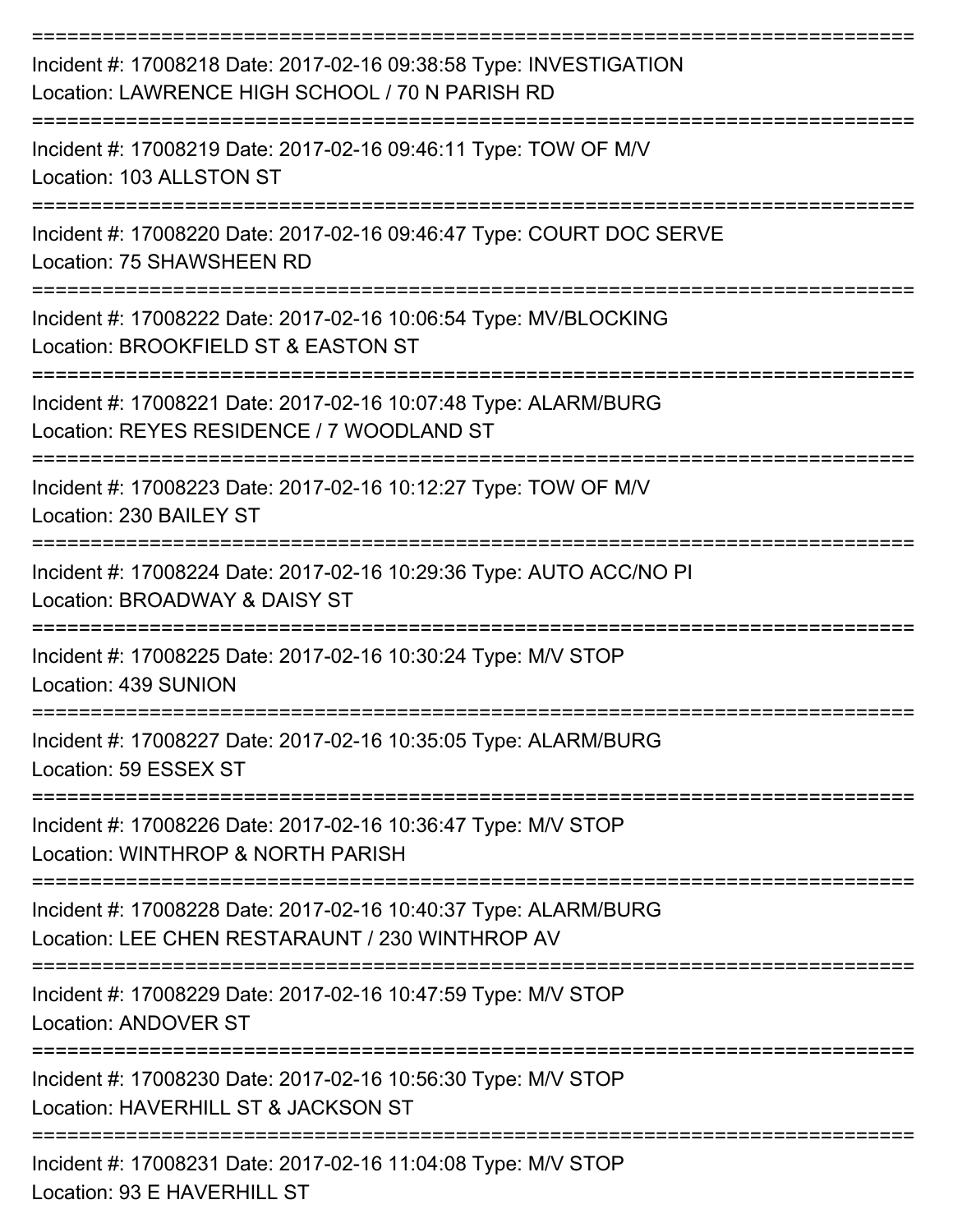| Incident #: 17008232 Date: 2017-02-16 11:07:03 Type: M/V STOP<br>Location: 94 ABBOTT ST                                   |
|---------------------------------------------------------------------------------------------------------------------------|
| Incident #: 17008233 Date: 2017-02-16 11:15:05 Type: M/V STOP<br><b>Location: DORCHESTER ST</b>                           |
| Incident #: 17008235 Date: 2017-02-16 11:17:52 Type: SUS PERS/MV<br>Location: 108 WACHUSETTS AV                           |
| Incident #: 17008234 Date: 2017-02-16 11:18:12 Type: M/V STOP<br><b>Location: 210 MERRIMACK ST</b><br>------------------- |
| Incident #: 17008236 Date: 2017-02-16 11:29:41 Type: M/V STOP<br>Location: 145 DRACUT ST                                  |
| Incident #: 17008237 Date: 2017-02-16 11:35:29 Type: M/V STOP<br>Location: E HAVERHILL ST & WOODLAND ST                   |
| Incident #: 17008238 Date: 2017-02-16 11:37:34 Type: SUS PERS/MV<br>Location: 611 LOWELL ST                               |
| Incident #: 17008239 Date: 2017-02-16 11:40:42 Type: M/V STOP<br>Location: MT VERNON ST & S BROADWAY                      |
| Incident #: 17008240 Date: 2017-02-16 11:42:53 Type: WARRANT SERVE<br>Location: 180 SARATOGA ST                           |
| Incident #: 17008241 Date: 2017-02-16 11:47:11 Type: M/V STOP<br>Location: 50 SOUTH BROADWAY                              |
| Incident #: 17008242 Date: 2017-02-16 11:51:39 Type: HIT & RUN M/V<br>Location: 122 OXFORD ST                             |
| Incident #: 17008243 Date: 2017-02-16 11:54:49 Type: SUS PERS/MV<br>Location: HEAVENLY DONUTS / 262 ESSEX ST              |
| Incident #: 17008244 Date: 2017-02-16 12:06:12 Type: COURT DOC SERVE<br>Location: 52 CROSBY ST                            |
| Incident #: 17008245 Date: 2017-02-16 12:10:44 Type: COURT DOC SERVE<br>Location: 15 FALMOUTH ST                          |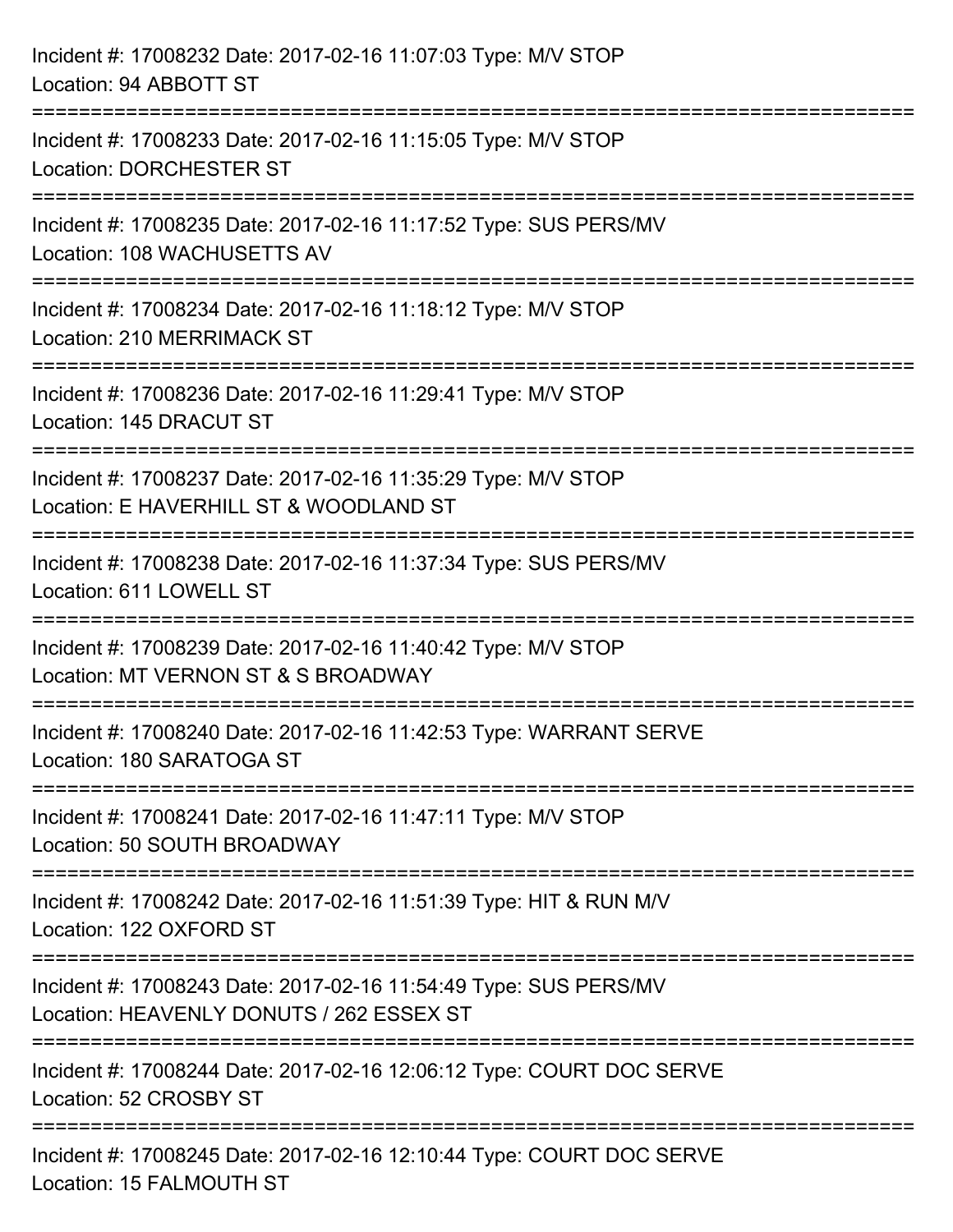| Incident #: 17008249 Date: 2017-02-16 12:21:27 Type: MEDIC SUPPORT<br>Location: 248 BROADWAY                         |
|----------------------------------------------------------------------------------------------------------------------|
| Incident #: 17008246 Date: 2017-02-16 12:23:34 Type: FIRE<br>Location: 375 COMMON ST FL 2                            |
| Incident #: 17008247 Date: 2017-02-16 12:23:41 Type: HIT & RUN M/V<br>Location: 15 BROOK ST                          |
| Incident #: 17008248 Date: 2017-02-16 12:25:17 Type: COURT DOC SERVE<br>Location: 46 MORTON ST                       |
| Incident #: 17008250 Date: 2017-02-16 12:35:08 Type: COURT DOC SERVE<br>Location: 393 LOWELL                         |
| Incident #: 17008251 Date: 2017-02-16 12:36:14 Type: M/V STOP<br>Location: 95 BROOKFIELD ST                          |
| Incident #: 17008252 Date: 2017-02-16 12:47:55 Type: COURT DOC SERVE<br>Location: 26 SPRUCE ST                       |
| Incident #: 17008253 Date: 2017-02-16 12:49:49 Type: STOL/MV/PAS<br>Location: 203 BOXFORD ST                         |
| Incident #: 17008254 Date: 2017-02-16 12:54:16 Type: M/V STOP<br>Location: ANDOVER ST & S UNION ST                   |
| Incident #: 17008256 Date: 2017-02-16 12:58:25 Type: ASSSIT OTHER PD<br>Location: 57 OSGOOD ST                       |
| Incident #: 17008255 Date: 2017-02-16 13:02:08 Type: M/V STOP<br>Location: DURSO AV & WINTHROP AV                    |
| Incident #: 17008257 Date: 2017-02-16 13:03:06 Type: HIT & RUN M/V<br>Location: ANDOVER ST & BLANCHARD ST            |
| Incident #: 17008258 Date: 2017-02-16 13:07:29 Type: TOW OF M/V<br>Location: 106 BEACON AV<br>====================== |
| Incident #: 17008259 Date: 2017-02-16 13:15:44 Type: 209A/SERVE<br>Location: 45 SWAN ST                              |

===========================================================================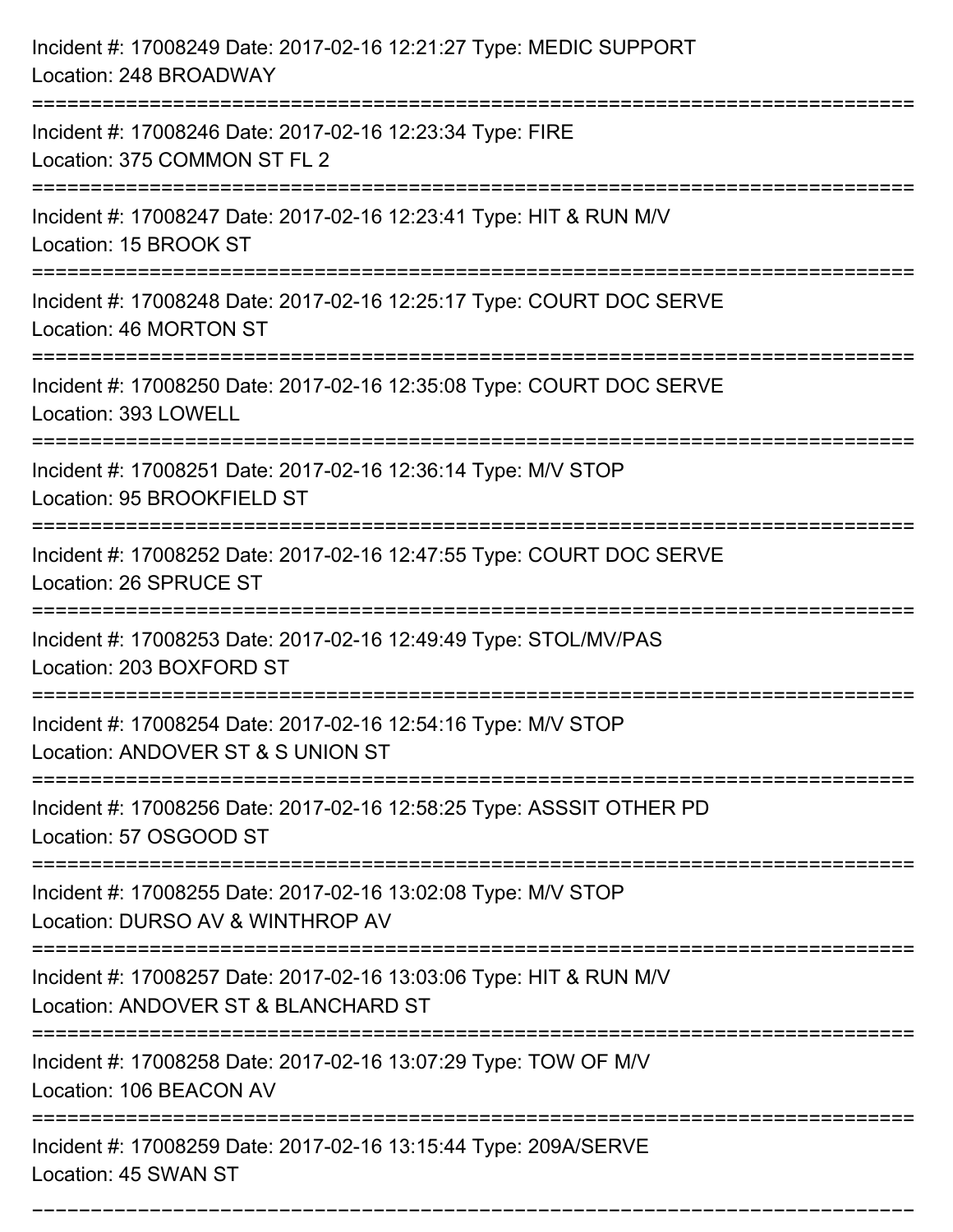| Incident #: 17008260 Date: 2017-02-16 13:19:04 Type: M/V STOP<br>Location: CANAL ST & HAMPSHIRE ST<br>:========================                 |
|-------------------------------------------------------------------------------------------------------------------------------------------------|
| Incident #: 17008261 Date: 2017-02-16 13:22:15 Type: M/V STOP<br>Location: MARKET ST & PARKER ST                                                |
| Incident #: 17008262 Date: 2017-02-16 13:35:19 Type: M/V STOP<br><b>Location: TENNEY</b>                                                        |
| Incident #: 17008264 Date: 2017-02-16 13:37:08 Type: GENERAL SERV<br>Location: 18 FRANKLIN ST                                                   |
| Incident #: 17008263 Date: 2017-02-16 13:37:21 Type: AUTO ACC/PI<br>Location: CANAL ST & UNION ST                                               |
| Incident #: 17008265 Date: 2017-02-16 13:39:34 Type: SUS PERS/MV<br>Location: 5 WOOD LN<br>===========                                          |
| Incident #: 17008266 Date: 2017-02-16 13:45:07 Type: SUICIDE ATTEMPT<br>Location: 9 LOGAN ST<br>------------------------------<br>------------- |
| Incident #: 17008267 Date: 2017-02-16 13:56:01 Type: GENERAL SERV<br>Location: 69 PARKER ST                                                     |
| Incident #: 17008268 Date: 2017-02-16 14:08:57 Type: M/V STOP<br>Location: EVERETT ST & SANBORN ST                                              |
| Incident #: 17008269 Date: 2017-02-16 14:34:36 Type: M/V STOP<br>Location: BERKELEY ST & JACKSON ST                                             |
| Incident #: 17008270 Date: 2017-02-16 14:35:18 Type: AUTO ACC/UNK PI<br>Location: CENTRAL CATHOLIC HIGH SCHOOL / 300 HAMPSHIRE ST               |
| Incident #: 17008271 Date: 2017-02-16 14:45:26 Type: SUS PERS/MV<br>Location: 65 HOLLY ST                                                       |
| Incident #: 17008272 Date: 2017-02-16 14:48:37 Type: SUS PERS/MV<br>Location: 344 HAMPSHIRE ST                                                  |
| Incident #: 17008274 Date: 2017-02-16 14:55:12 Type: LOST PROPERTY<br>Location: 911 ESSEX ST                                                    |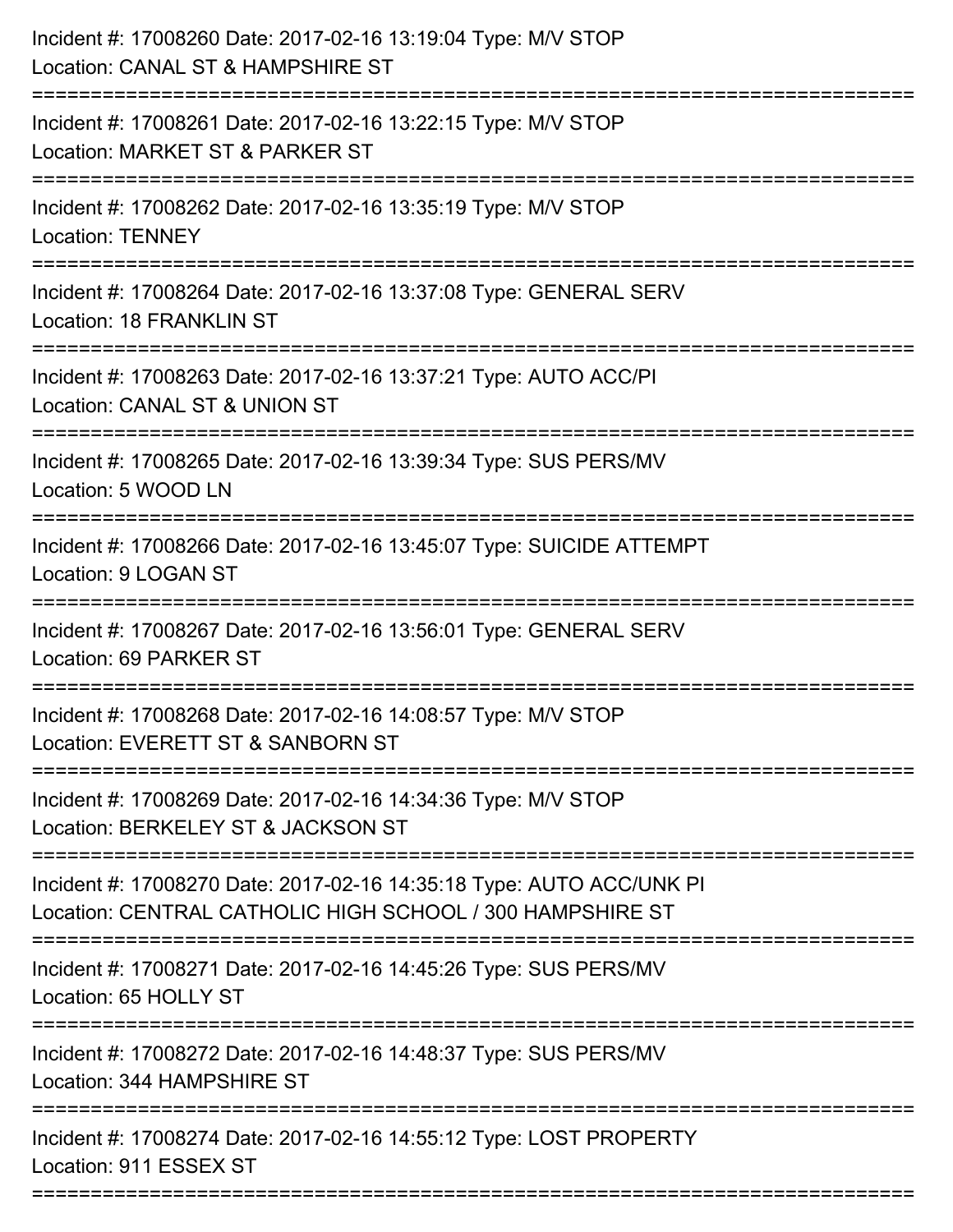| Incident #: 17008275 Date: 2017-02-16 15:01:03 Type: M/V STOP<br>Location: CAMBRIDGE ST & S UNION ST                          |
|-------------------------------------------------------------------------------------------------------------------------------|
| Incident #: 17008276 Date: 2017-02-16 15:04:09 Type: M/V STOP<br>Location: BROADWAY & LOWELL ST                               |
| Incident #: 17008277 Date: 2017-02-16 15:04:57 Type: M/V STOP<br>Location: FERGUSON ST & S BROADWAY                           |
| Incident #: 17008278 Date: 2017-02-16 15:12:00 Type: RECOV/STOL/MV<br>Location: 125 GARDEN ST                                 |
| Incident #: 17008279 Date: 2017-02-16 15:14:59 Type: M/V STOP<br>Location: BROADWAY & LOWELL ST                               |
| Incident #: 17008280 Date: 2017-02-16 15:20:15 Type: MEDIC SUPPORT<br>Location: LAWRENCE PUBLIC LIBRARY / 51 LAWRENCE ST FL 2 |
| Incident #: 17008281 Date: 2017-02-16 15:27:20 Type: M/V STOP<br>Location: FRANKLIN ST & LOWELL ST                            |
| Incident #: 17008282 Date: 2017-02-16 15:30:54 Type: SUICIDE ATTEMPT<br>Location: 19 JOSEPHINE AV                             |
| Incident #: 17008283 Date: 2017-02-16 15:38:16 Type: 911 HANG UP<br>Location: CIL INDUSTRIES / 400 CANAL ST                   |
| Incident #: 17008284 Date: 2017-02-16 15:38:58 Type: M/V STOP<br>Location: BROADWAY & CONCORD ST                              |
| Incident #: 17008285 Date: 2017-02-16 15:39:53 Type: M/V STOP<br>Location: LAWRENCE ST & MAPLE ST                             |
| Incident #: 17008287 Date: 2017-02-16 15:40:32 Type: SUS PERS/MV<br>Location: 35 WILMOT ST                                    |
| Incident #: 17008286 Date: 2017-02-16 15:42:19 Type: M/V STOP<br>Location: MERRIMACK ST & S UNION ST                          |
|                                                                                                                               |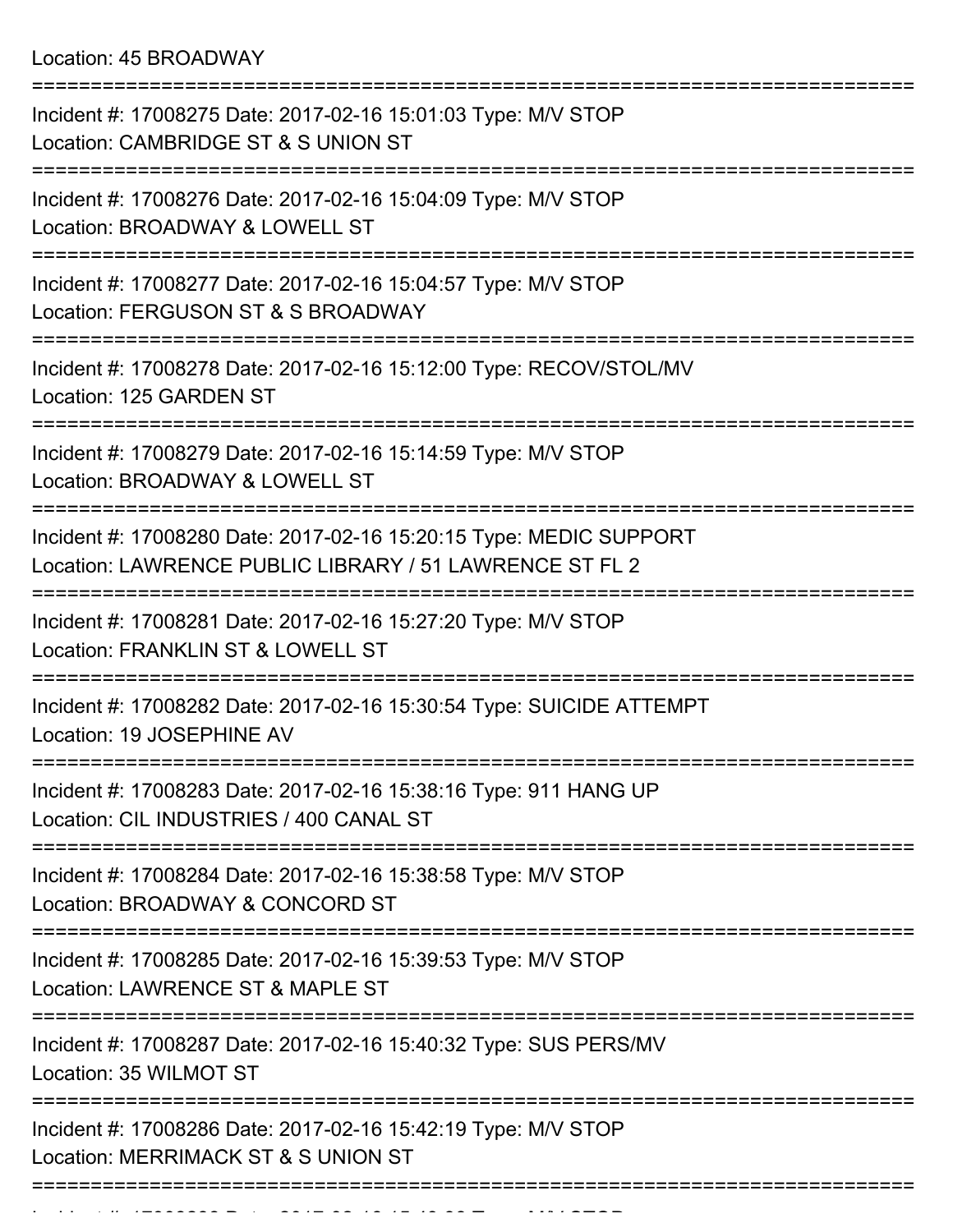Location: BROADWAY & LOWELL ST =========================================================================== Incident #: 17008289 Date: 2017-02-16 15:52:14 Type: M/V STOP Location: TREMONT =========================================================================== Incident #: 17008292 Date: 2017-02-16 15:56:15 Type: FORGERY PAST Location: 11 INMAN ST =========================================================================== Incident #: 17008290 Date: 2017-02-16 15:59:28 Type: M/V STOP Location: CAMBRIDGE ST & S UNION ST =========================================================================== Incident #: 17008291 Date: 2017-02-16 16:01:06 Type: SHOTS FIRED Location: AVON ST & TRINITY ST =========================================================================== Incident #: 17008293 Date: 2017-02-16 16:17:42 Type: STOL/MV/PAS Location: 100 SARATOGA ST =========================================================================== Incident #: 17008294 Date: 2017-02-16 16:18:43 Type: DISTURBANCE Location: APPLETON ST & METHUEN ST =========================================================================== Incident #: 17008295 Date: 2017-02-16 16:23:35 Type: INVESTIGATION Location: 90 LOWELL ST =========================================================================== Incident #: 17008299 Date: 2017-02-16 16:26:52 Type: DK (DRUNK) Location: 27 KENDALL ST =========================================================================== Incident #: 17008296 Date: 2017-02-16 16:28:21 Type: UNWANTEDGUEST Location: 17 MARGIN ST FL 1 =========================================================================== Incident #: 17008297 Date: 2017-02-16 16:32:17 Type: FIRE Location: 40 MANCHESTER ST =========================================================================== Incident #: 17008298 Date: 2017-02-16 16:36:48 Type: B&E/PAST Location: 118 OLIVE AV FL 1 =========================================================================== Incident #: 17008300 Date: 2017-02-16 16:42:30 Type: WARRANT SERVE Location: FALLS BRIDGE =========================================================================== Incident #: 17008301 Date: 2017-02-16 17:27:21 Type: M/V STOP Location: BRUCE ST & PARK ST ===========================================================================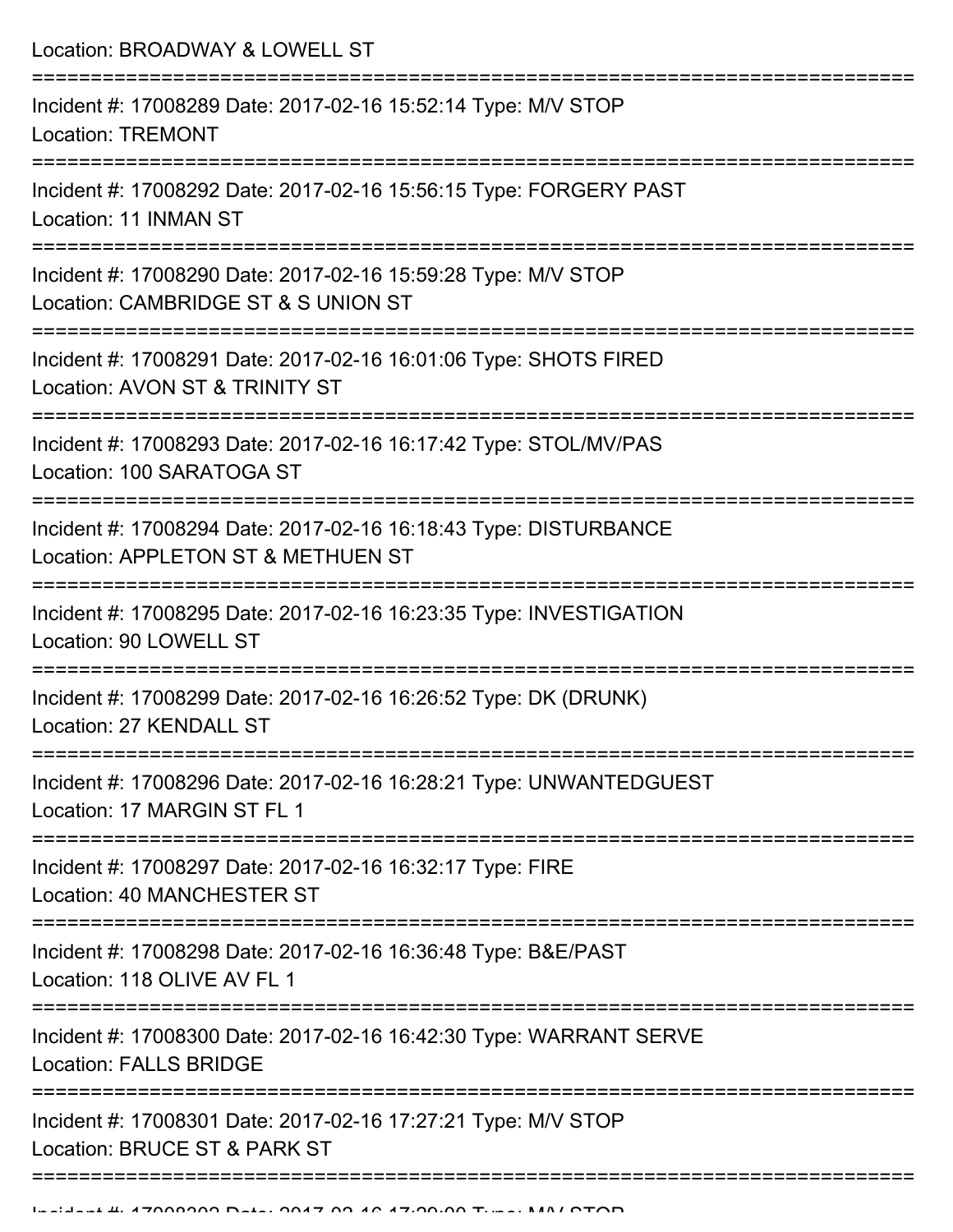| Location: BERKELEY ST & BRUCE ST                                                                      |
|-------------------------------------------------------------------------------------------------------|
| Incident #: 17008303 Date: 2017-02-16 17:31:15 Type: MEDIC SUPPORT<br>Location: 264 COLONIAL RD       |
| Incident #: 17008304 Date: 2017-02-16 17:34:12 Type: M/V STOP<br>Location: BERKELEY ST & BRUCE ST     |
| Incident #: 17008306 Date: 2017-02-16 17:41:12 Type: TENANT PROB<br><b>Location: 93 SAUNDERS ST</b>   |
| Incident #: 17008305 Date: 2017-02-16 17:41:26 Type: M/V STOP<br>Location: COMMON ST & NEWBURY ST     |
| Incident #: 17008307 Date: 2017-02-16 17:42:07 Type: M/V STOP<br>Location: BRUCE ST & PARK ST         |
| Incident #: 17008308 Date: 2017-02-16 17:42:57 Type: M/V STOP<br>Location: BRADFORD ST & HAMPSHIRE ST |
| Incident #: 17008309 Date: 2017-02-16 17:47:06 Type: M/V STOP<br>Location: HAVERHILL ST & WEST ST     |
| Incident #: 17008310 Date: 2017-02-16 17:50:45 Type: M/V STOP<br>Location: GARDEN ST & JACKSON ST     |
| Incident #: 17008311 Date: 2017-02-16 17:51:21 Type: AUTO ACC/NO PI<br>Location: 143 S UNION ST       |
| Incident #: 17008312 Date: 2017-02-16 17:52:16 Type: M/V STOP<br>Location: JACKSON ST & SHERIDAN ST   |
| Incident #: 17008313 Date: 2017-02-16 17:58:40 Type: M/V STOP<br>Location: ESSEX ST & MARGIN ST       |
| Incident #: 17008314 Date: 2017-02-16 18:01:20 Type: AUTO ACC/PED<br><b>Location: WINTHROP AV</b>     |
| Incident #: 17008315 Date: 2017-02-16 18:06:10 Type: HIT & RUN M/V<br>Location: 143 S UNION ST        |
| Incident #: 17008316 Date: 2017-02-16 18:08:49 Type: M/V STOP                                         |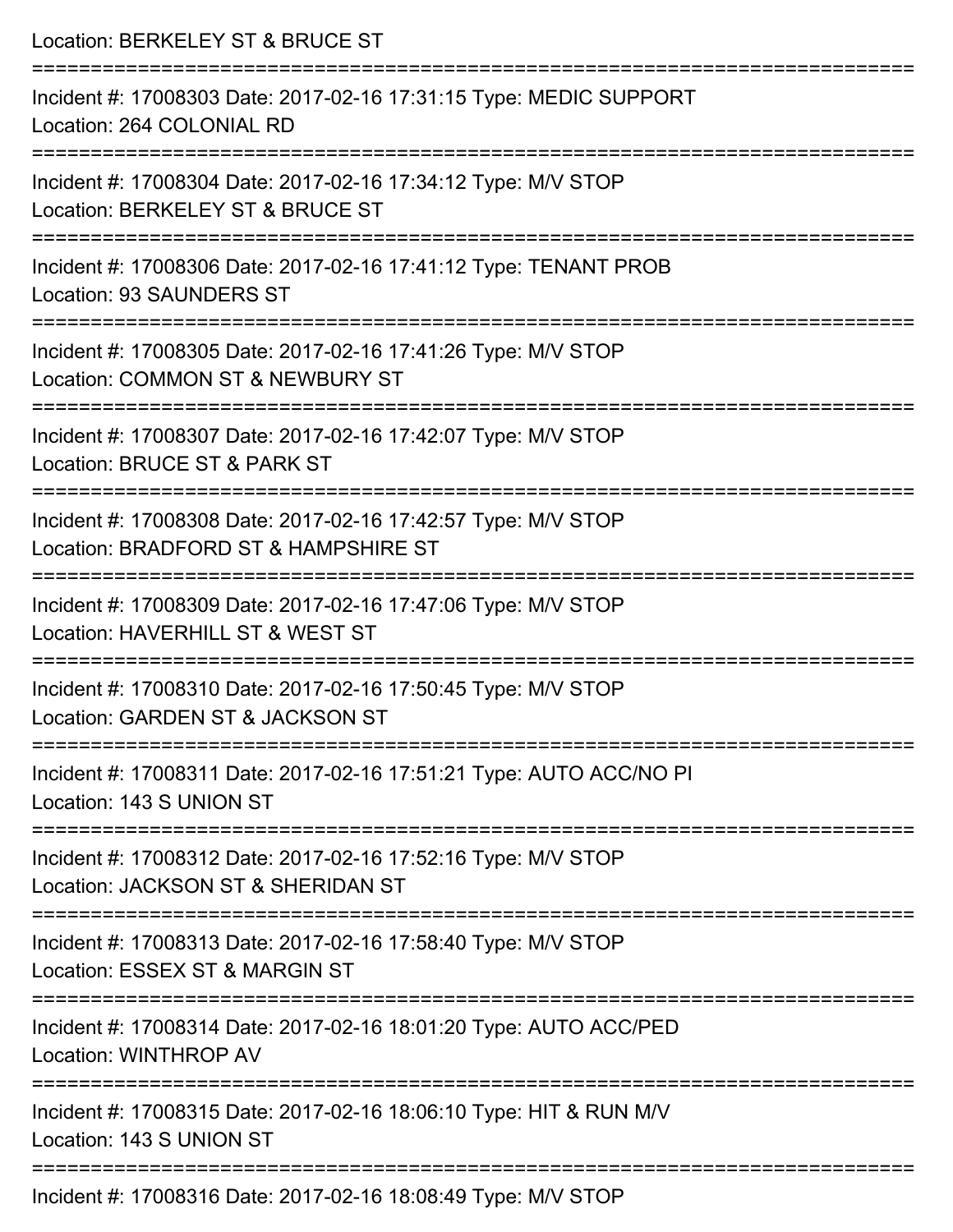| Incident #: 17008317 Date: 2017-02-16 18:09:06 Type: M/V STOP<br>Location: 700 ESSEX ST               |
|-------------------------------------------------------------------------------------------------------|
| Incident #: 17008318 Date: 2017-02-16 18:10:02 Type: ALARM/BURG<br>Location: 13 WOOD LN               |
| Incident #: 17008319 Date: 2017-02-16 18:10:48 Type: CK WELL BEING<br>Location: 19 KATHERINE ST FL 2  |
| Incident #: 17008320 Date: 2017-02-16 18:13:38 Type: M/V STOP<br>Location: 183 BROADWAY               |
| Incident #: 17008321 Date: 2017-02-16 18:16:48 Type: M/V STOP<br>Location: 28 HANCOCK ST              |
| Incident #: 17008322 Date: 2017-02-16 18:19:49 Type: M/V STOP<br>Location: LAWRENCE ST & METHUEN ST   |
| Incident #: 17008323 Date: 2017-02-16 18:23:18 Type: M/V STOP<br>Location: BROADWAY & HAVERHILL ST    |
| Incident #: 17008324 Date: 2017-02-16 18:24:14 Type: M/V STOP<br>Location: 284 HAVERHILL ST           |
| Incident #: 17008325 Date: 2017-02-16 18:26:26 Type: M/V STOP<br>Location: 18 HANCOCK ST              |
| Incident #: 17008326 Date: 2017-02-16 18:26:50 Type: M/V STOP<br>Location: FRANKLIN ST & LOWELL ST    |
| Incident #: 17008327 Date: 2017-02-16 18:28:26 Type: M/V STOP<br>Location: HAVERHILL ST & JENNINGS ST |
| Incident #: 17008329 Date: 2017-02-16 18:31:55 Type: HIT & RUN M/V<br>Location: MELROSE ST & WATER ST |
| Incident #: 17008328 Date: 2017-02-16 18:32:16 Type: M/V STOP<br>Location: 120 BROADWAY               |
| Incident #: 17008330 Date: 2017-02-16 18:34:48 Type: M/V STOP                                         |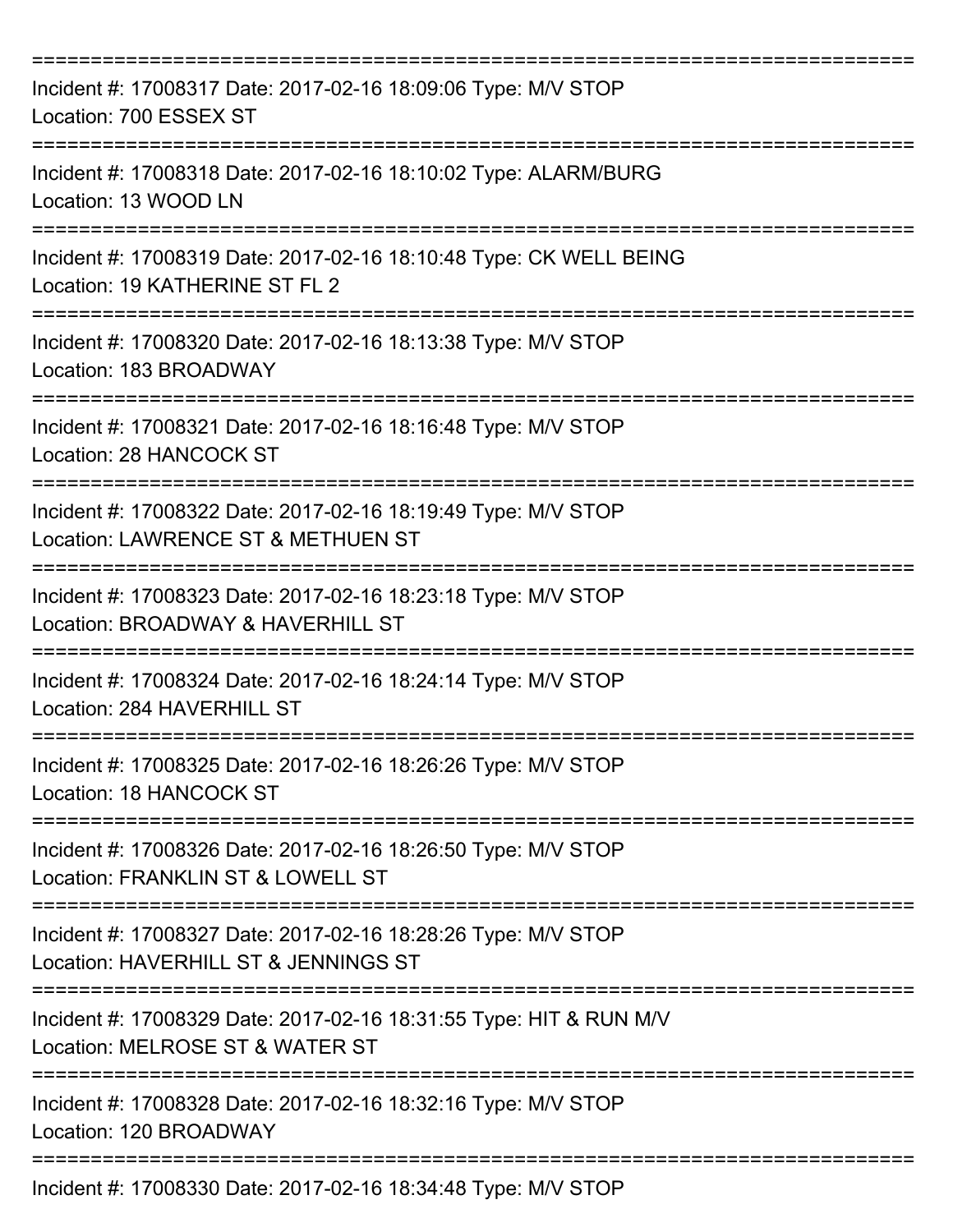| Incident #: 17008331 Date: 2017-02-16 18:38:41 Type: M/V STOP<br>Location: 205 BROADWAY                        |
|----------------------------------------------------------------------------------------------------------------|
| Incident #: 17008332 Date: 2017-02-16 18:41:53 Type: UNKNOWN PROB<br>Location: 134 MARGIN ST                   |
| Incident #: 17008333 Date: 2017-02-16 18:44:04 Type: M/V STOP<br>Location: 347 HAVERHILL ST                    |
| Incident #: 17008334 Date: 2017-02-16 18:50:30 Type: M/V STOP<br>Location: 67 CROSS ST                         |
| Incident #: 17008335 Date: 2017-02-16 18:54:08 Type: SUS PERS/MV<br><b>Location: 220 MERRIMACK ST</b>          |
| Incident #: 17008336 Date: 2017-02-16 18:56:42 Type: M/V STOP<br>Location: HAVERHILL ST & RAILROAD ST          |
| Incident #: 17008337 Date: 2017-02-16 20:13:47 Type: M/V STOP<br>Location: INMAN ST & S BROADWAY               |
| Incident #: 17008338 Date: 2017-02-16 20:23:48 Type: 911 HANG UP<br>Location: 8 TREMONT ST                     |
| Incident #: 17008339 Date: 2017-02-16 20:58:13 Type: M/V STOP<br>Location: CEDAR ST & CHARDON ST               |
| Incident #: 17008340 Date: 2017-02-16 20:59:11 Type: M/V STOP<br>Location: COMMON ST & NEWBURY ST              |
| Incident #: 17008341 Date: 2017-02-16 21:00:02 Type: MV/BLOCKING<br>Location: 51 WALNUT ST                     |
| Incident #: 17008342 Date: 2017-02-16 21:01:16 Type: ALARM/BURG<br>Location: DR GOURN OFFICE / 101 AMESBURY ST |
| Incident #: 17008343 Date: 2017-02-16 21:19:34 Type: M/V STOP<br>Location: FULTON ST & PROSPECT ST             |
| Incident #: 17008344 Date: 2017-02-16 21:29:06 Type: M/V STOP                                                  |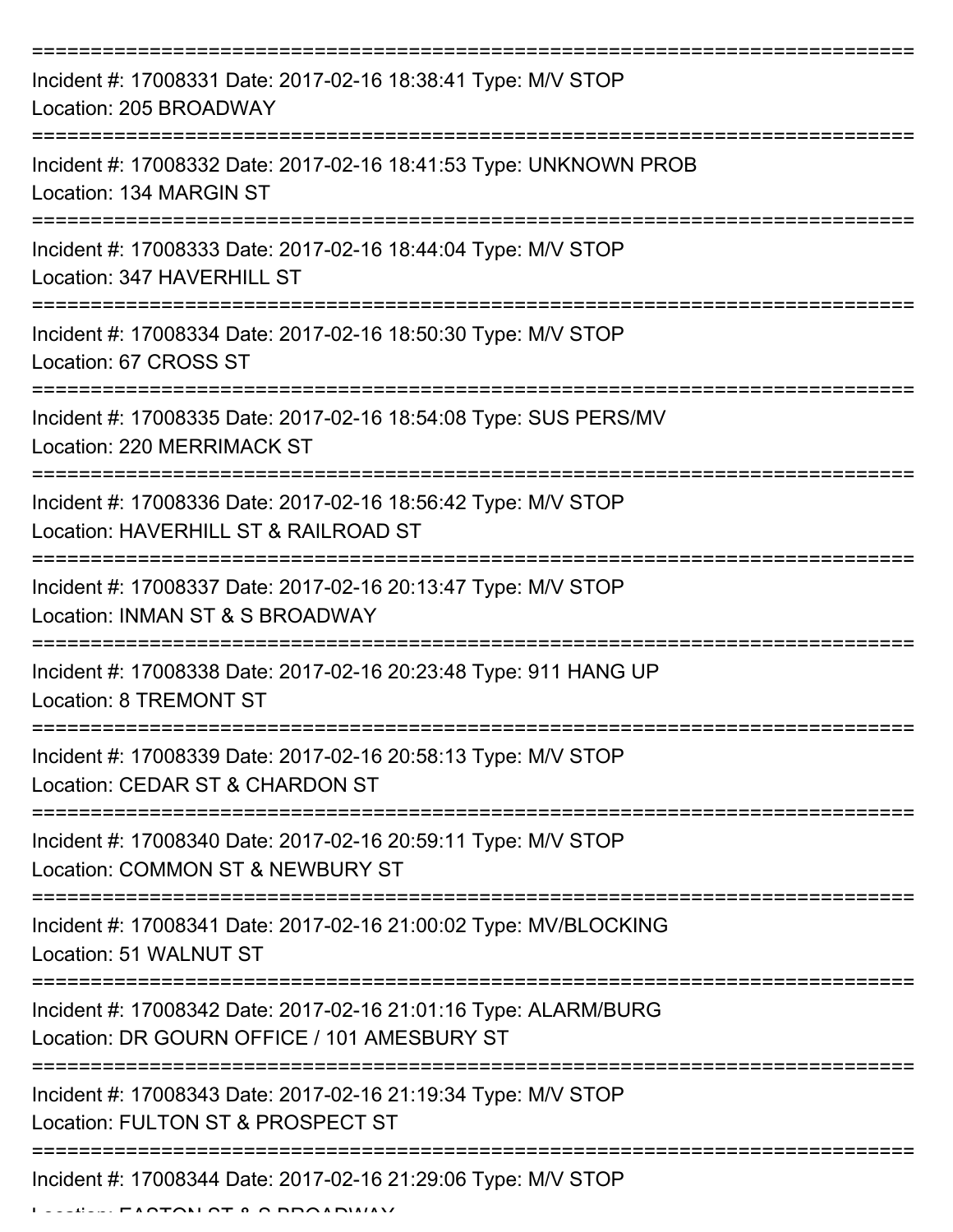| Incident #: 17008345 Date: 2017-02-16 21:39:42 Type: NOISE ORD<br>Location: 19 TEWKSBURY ST FL 3           |
|------------------------------------------------------------------------------------------------------------|
| Incident #: 17008346 Date: 2017-02-16 21:45:50 Type: RECOV/STOL/MV<br>Location: 69 PARKER ST               |
| Incident #: 17008347 Date: 2017-02-16 21:47:10 Type: M/V STOP<br>Location: BERKELEY ST & KNOX ST           |
| Incident #: 17008348 Date: 2017-02-16 21:58:54 Type: ALARM/BURG<br>Location: 250 S BROADWAY                |
| Incident #: 17008349 Date: 2017-02-16 22:01:59 Type: UNWANTEDGUEST<br>Location: 61 TENNEY ST #3            |
| Incident #: 17008350 Date: 2017-02-16 22:03:27 Type: M/V STOP<br>Location: BROADWAY & GREEN ST             |
| Incident #: 17008351 Date: 2017-02-16 22:12:18 Type: NOISE ORD<br>Location: 362 HOWARD ST FL 1             |
| Incident #: 17008353 Date: 2017-02-16 22:13:01 Type: SUS PERS/MV<br>Location: E HAVERHILL ST & PROSPECT ST |
| Incident #: 17008352 Date: 2017-02-16 22:13:27 Type: M/V STOP<br>Location: AVON ST & BRUCE ST              |
| Incident #: 17008354 Date: 2017-02-16 22:22:07 Type: M/V STOP<br>Location: KNOX ST & PROSPECT ST           |
| Incident #: 17008355 Date: 2017-02-16 22:54:20 Type: FIGHT<br>Location: 37 TEWKSBURY ST                    |
| Incident #: 17008356 Date: 2017-02-16 22:56:47 Type: DISORDERLY<br>Location: 121 WILLOW ST                 |
| Incident #: 17008357 Date: 2017-02-16 23:00:47 Type: M/V STOP<br>Location: BROADWAY & CONCORD ST           |
| Incident #: 17008358 Date: 2017-02-16 23:27:52 Type: ALARM/BURG                                            |

Location: MARIA ALCANTARA / 530 BROADWAY #1